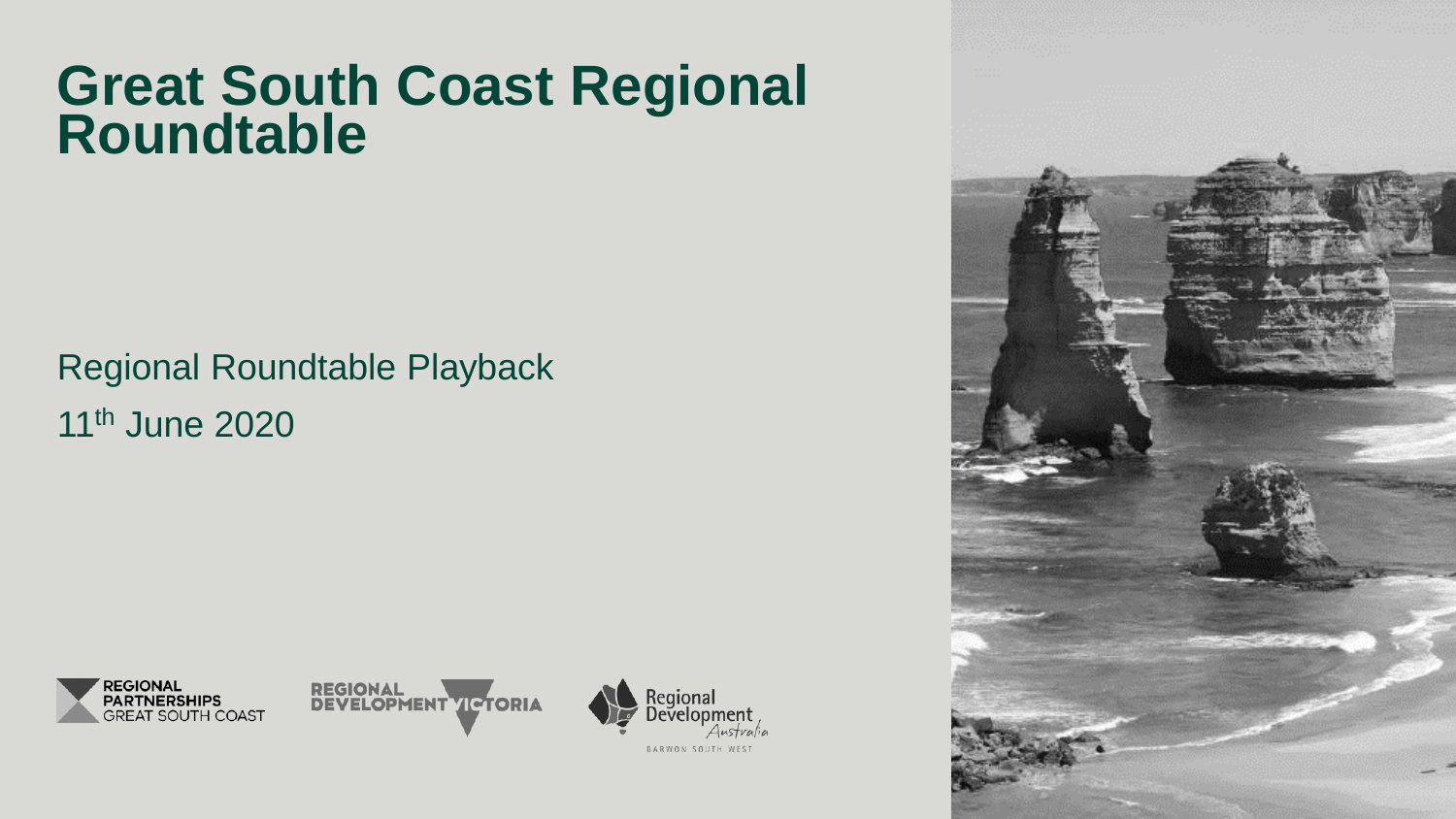### **About the roundtable**

The COVID-19 pandemic has created unprecedented challenges for our communities, governments, industries and business.

On 11 June 2020, the Great South Coast community, industry leaders, government and Members of Parliament came together for a roundtable discussion on the impacts of the COVID-19 pandemic on Great South Coast's rural and regional communities, and opportunities for a strong post pandemic recovery.

This document reflects a summary of the roundtable discussion including opportunities for short, medium and long term action. It is not an exhaustive account or analysis but serves as a record of the roundtable conversation and will inform further discussions by local Great South Coast leaders, government executives and regional partnership representatives.

### **Questions we asked**

- 1. Where have we felt the impacts of the pandemic most strongly?
- 2. What immediate action is needed?
- 3. What does 2025 look like for Great South Coast if we have undertaken a smart recovery?
- 4. What recovery actions will help us get there?

### **The Great South Coast region at a glance**

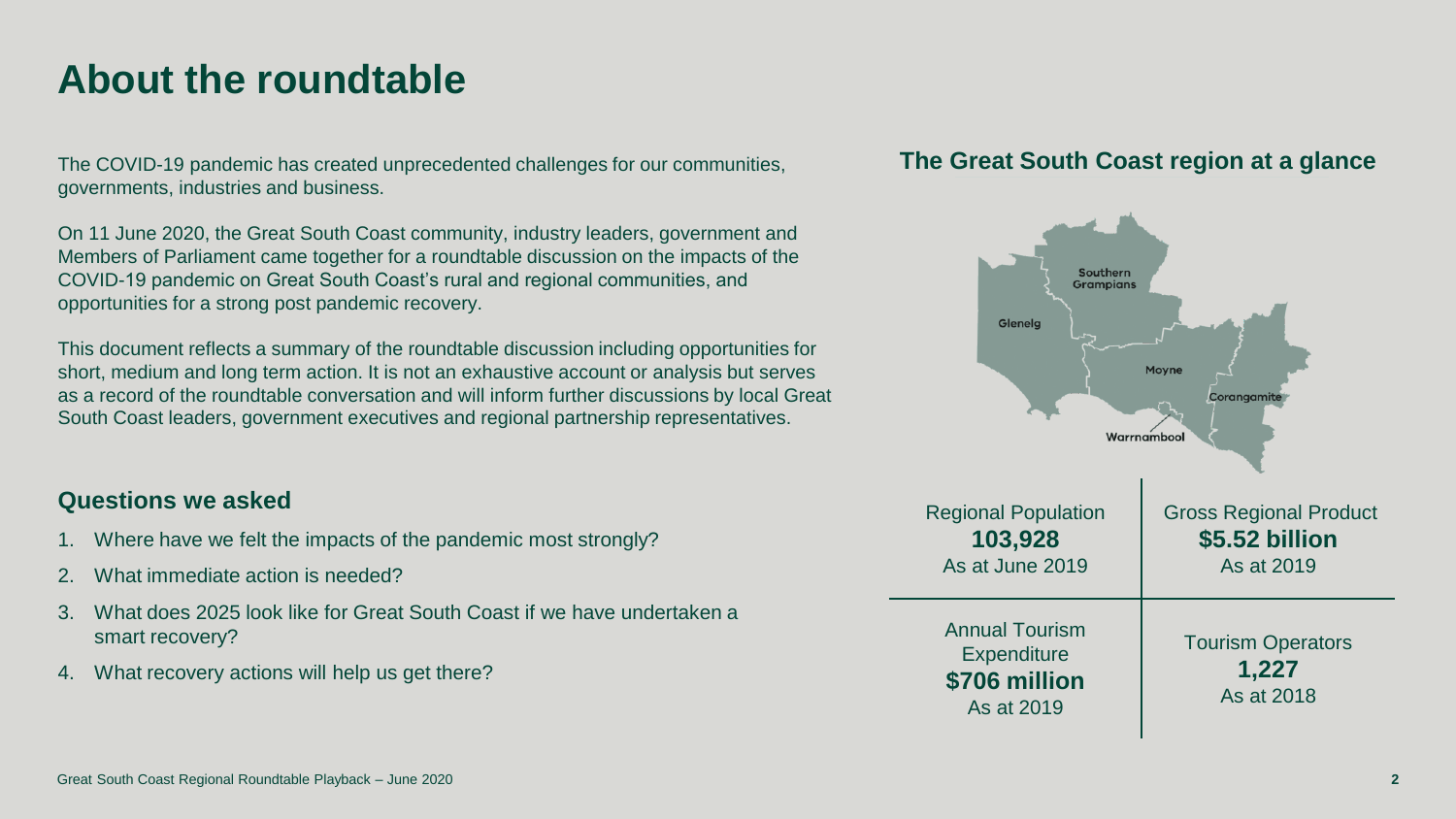## **1. Where have we felt the impacts of the pandemic most strongly?**

#### **Tourism**

Tourism is critical for the Great South Coast, especially for smaller towns like Port Campbell. Restrictions on movement have significantly impacted the region's tourism sector. Events and the creative arts have also been impacted as they make up part of the region's broader tourism sector. Cancelled events have impacted the local economy, as major events are a big part of the region's winter trade. As restrictions ease, competition for domestic tourism will be very high, as all regions across Victoria compete against each other, to attract visitors.

#### **Hospitality, retail and accommodation**

The food and beverage, retail and accommodation sectors have seen a significant decline in business as a result of the pandemic. There is concern about a second wave of economic impacts and a rise in unemployment when JobKeeper runs out.

#### **Innovation**

The pandemic forced many businesses to quickly adapt to the changing environment and new normal. For instance, Timboon Distillery began producing hand sanitizer in response to the surge in demand. Place of Wonder diversified their products — supplying frozen pizza to the local supermarket. But not all businesses have the capability and capacity to adapt quickly and innovate.

#### **Digital connectivity**

A lack of digital connectivity in parts of the region has impacted residents in those areas. This is keenly felt by children and young people studying from home, as well as those working from home.

#### **Women**

Women have carried the frontline impacts of the pandemic, as many are primary carers and have supported children in homeschool and education. Many women employed in the sectors most impacted by the pandemic, such as tourism and hospitality, have lost jobs. However, government investment has been in sectors where women represent a small proportion of the workforce, such as infrastructure, building and construction. As a result, government action has so far disadvantaged women, particularly those with low wages and insecure work.

#### **Young people**

Many young people in the region take a gap year to travel and access employment opportunities outside the region. With border closures, both domestically and internationally, young people are missing out on these important and formative life experiences. Many will not be able to earn the income required for independent status towards financial assistance before heading into tertiary education. This led to reported mental health issues and concern about the pandemic's impact on young people's education and employment pathways.

Many young people have lost their jobs as a result of the pandemic, and there is a risk that long-term youth unemployment may lead to a spike in youth disengagement.

*"Events are a big part of our winter trade. Events and our creative sector have really been hit".* – RDA

*"How can we plan for the future if we don't have the voice of youth?"*  – Regional Partnership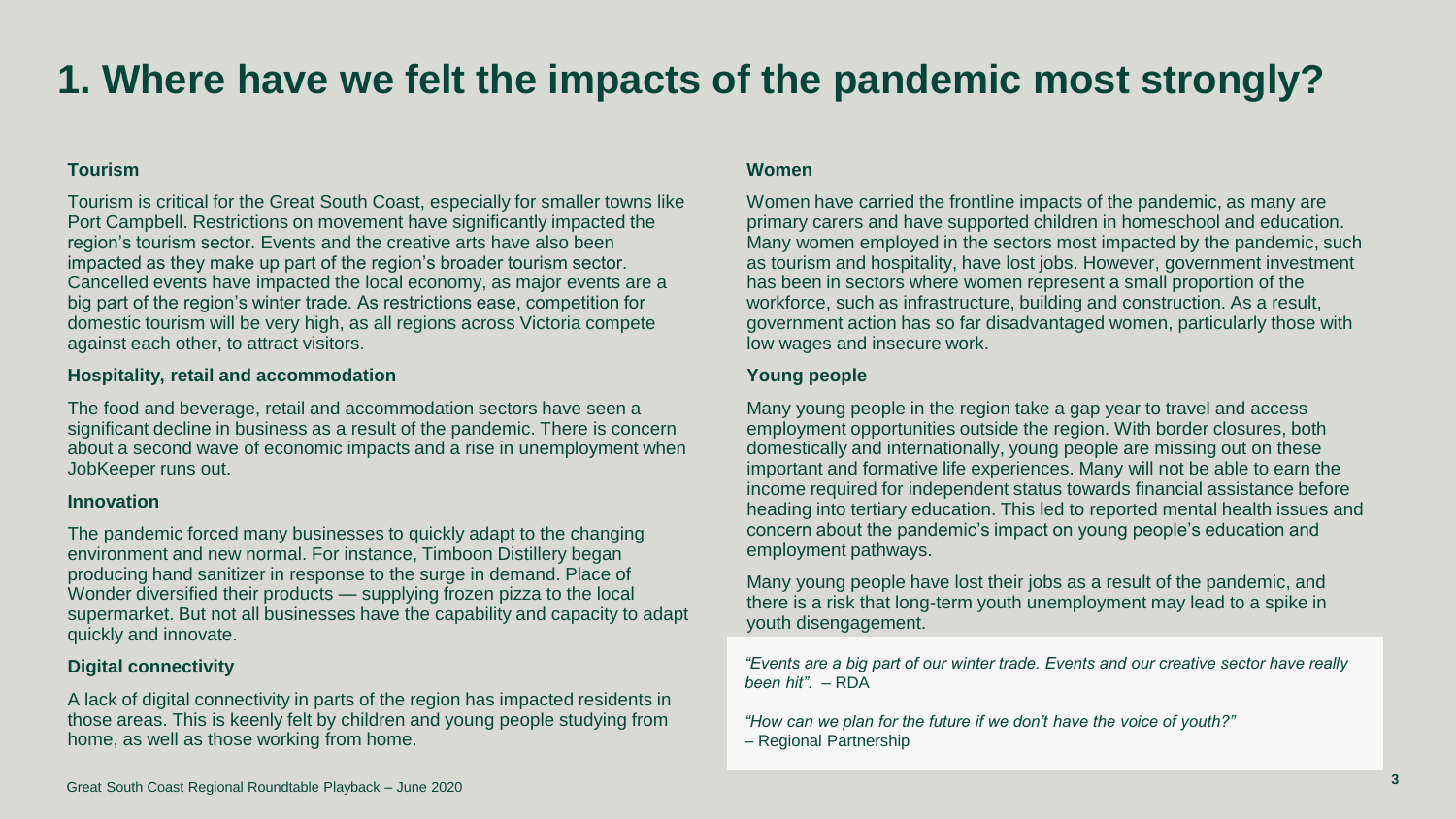## **2. What immediate action is needed?**

#### **Investment attraction and opportunities**

• Realise high-value economic opportunities identified in the Great South Coast Economic Futures Report through facilitation of investment in agriculture, aquaculture, tourism and new energy

#### **Industry adaptation and innovation**

- Provide tangible, practical support for businesses to quickly adapt and innovate. This could help businesses in the region get back on their feet, adapt and grow in the new normal
- Invest in marketing campaigns to help small businesses attract visitors for the local economy
- Fast-track shovel ready projects to maximise the opportunities for local builders and contractors

#### **Youth, skills and education**

- Connect young people who have lost their jobs as a result of the pandemic to education and training providers
- Broaden criteria and size of the TAFE exemption program for the duration of the pandemic to assist people to acquire skills
- Provide wage subsidies or tax incentives to limit disruption to practical placements required for completion of TAFE and tertiary qualifications
- Provide immediate earning requirements exemption to achieve independent status for young people to access tertiary education for the next two years
- Ensure children and young people are not disadvantaged by the disruption in the school year and home schooling. Engaging children and young people on return to school will be important to ensure they remain engaged
- Immediate action is required to support young people who are considering career options to have the best available knowledge on post-disruption education, employment and jobs

Great South Coast Regional Roundtable Playback – June 2020

#### **Digital connectivity**

- Invest into digital opportunities identified in the GSC Regional Digital Plan to significantly improve public safety, productivity, competitiveness and liveability. The indicative cost to government is estimated at \$38 million over a four-year period
- Ensure residents have access to reliable mobile coverage and internet. This is a critical and immediate need as residents continue to work and learn from home
- Build digital capability and literacy of residents, particularly for the older population to build community cohesion and address social isolation during the pandemic
- Strengthen digital capability in education and training facilities to support online learning through a network of regional study and digital hubs

#### **Transport**

- Improve transport connectivity, particularly in public transport and in areas where rail does not currently exist. Increased public transport and rail connectivity can help reduce car dependency
- Prioritise investment into Princes Hwy between Colac and SA border, and into bridges and culverts within the region's primary road network to support GSC agriculture and the renewable energy industry supply chain

#### **Community engagement**

- Provide funding to engage and support the community throughout the pandemic. Community cohesion and connectedness is more important than ever during this period of social isolation and disruption
- Support local sports clubs and community events operate in a COVID-safe environment. Community sports and events are critical parts of the region's social fabric

*"It is the perfect time to be building and working on roads while it is a bit quiet".* – Regional Partnership

*"We would be expecting to see many jobs in agriculture open up. How are we promoting our region and the job opportunities available in this sector?".* – NAB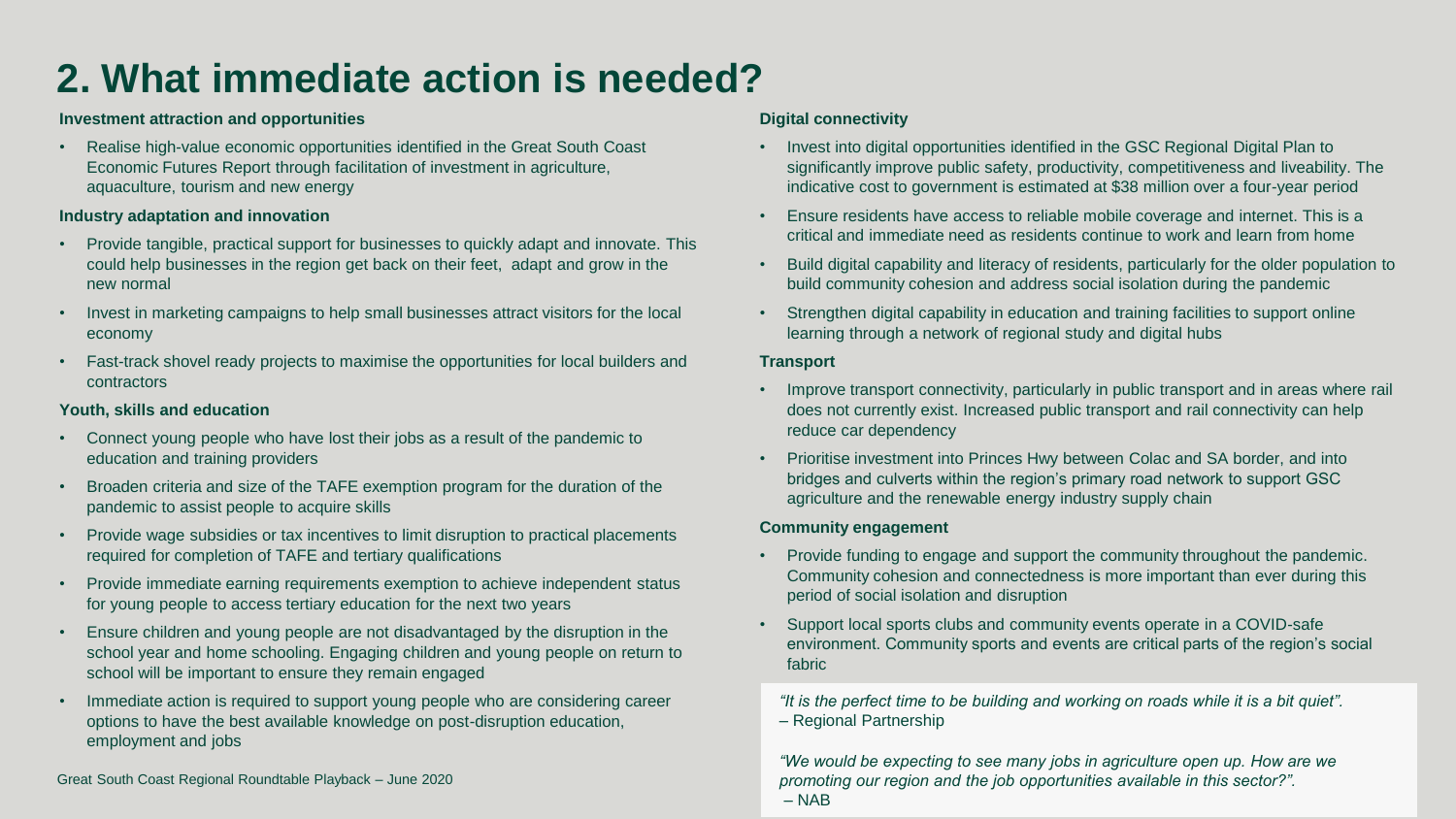### **3. What does 2025 look like for Great South Coast if we have undertaken a smart recovery?**

The word 'Great' in Great South Coast rings true as the region's potential as the state's regional economic powerhouse is fully realised.

With assistance from government and private investors, the region's stakeholders worked in unison to lead economic recovery and actioned the two key regional strategic frameworks – the Great South Coast Economic Futures Report and the Regional Digital Plan.

Tourism in the region has rebounded. Our globally recognised natural assets – the Great Ocean Road, Budj Bim and Grampians National Park – together with our arts and cultural sector attract visitors from all over Victoria, Australia and the world. Visitors stay longer and return more often. We have a globally competitive tourism sector.

The local economy is thriving. Our agricultural sector is valued and new highvalue investment opportunities are explored. Our fully water-secure region with a geographical climate change advantage continues to be Victoria's biggest food and fibre producer and one of the biggest contributors to GDP nationally.

Our manufacturing sector provides job opportunities and economic growth for the region. We support circular economy and continue to generate more than 50 per cent of the state's current operating wind power with addition of other renewables. We are exploring opportunities in renewable energy, hydrogen storage and production, as well as green energy research and development.

Great South Coast Regional Roundtable Playback – June 2020

Our region is green and sustainable. Our beautiful natural environment is protected for future generations and the risk of coastal erosion is mitigated. Our people feel connected to the region and are benefitting from what the region has to offer. More people are choosing to live in the Great South Coast, our population is younger and more diverse, and we have a skilled workforce that contributes to strong, inclusive and equitable economic growth.

We celebrate our Aboriginal history. Our young Aboriginal Victorians are supported to develop their skills across all sectors and our Aboriginal small businesses are able to realise unique opportunities and benefit from their connection to and custodianship of the land.

We are more connected by public transport, roads and rail. This increased connectivity facilitates economic productivity of the region and across Victoria and nationwide, both through movement of freight and passenger travel.

Students, families and businesses have high-quality digital tools and infrastructure they need to study, work and earn a living. The region has a well developed network of regional study hubs supported by smaller digital hubs located in more remote areas of the region. Digital infrastructure and connectivity is world-class and is accepted as a basic human right.

*"I believe the GSC Region is on the cusp of an extraordinary future".*  – Regional Partnership

*"Internationally we know healthy and more equal communities do better environmentally and economically and beyond".*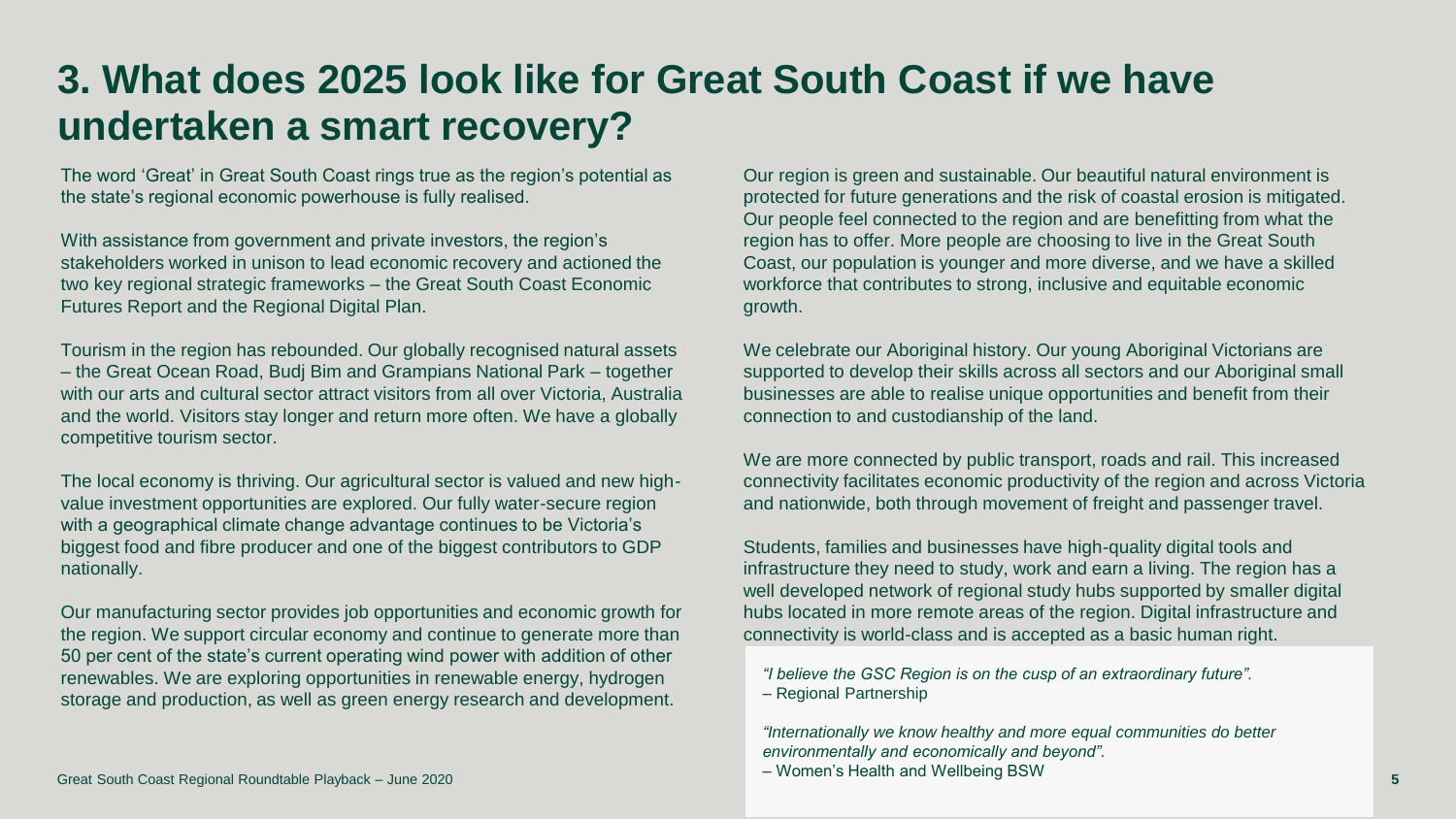## **4. What recovery actions will help us get there?**

#### **Digital Connectivity. Digital Literacy. Digital Equity.**

• Digital is the future - for economic diversification, community resilience and social equity. Staying connected nationally and globally is critical to the region's success. GSC Regional Digital Plan is in place, key initiatives identified - we are ready to go.

#### **Agriculture is Our Region's Economic Workhorse**

• The GSC Economic Futures Report identifies several high-value opportunities that build upon our existing advantages. Let's capitalise on what we are already good at. Let's remove the impediments and realise the growth through innovation and jobs.

#### **Regional Economic Diversification**

- Opportunities identified in the GSC Economic Futures Report will unlock our tourism potential to attract more visitors with increased dispersal, length of stay and spend.
- Investment pipeline and Regional Tourism bodies' endeavours will transform our tourism through Shipwreck Coast Masterplan, Budj Bim and Grampians National Park, as well as Aboriginal interpretation and product development.
- Investment into renewable energy, hydrogen production and storage, alongside development of new industries, manufacturing and robotics, will grow jobs and boost innovation, research and development through initiatives like HyceL@Warrnambool.

#### **Environmental Sustainability**

• Supporting a more circular economy and an environmental future is critical and the recovery actions should consider the region's environmental sustainability.

#### **Socio-economic recovery**

- SW Healthcare construction of Stage 2 Warrnambool and upgrade of Camperdown support the most disadvantaged community cohorts through access to local amenities and community connectedness.
- Increasing and diversifying housing stock will attract people to GSC, improve rental affordability and access to social housing, and ensure growth of skilled workforce.
- Applying a gender lens to recovery planning and policy decisions will ensure that needs of women are responded to, through provision of affordable and accessible childcare services and establishment of a local Support and Safety Hub in GSC.

#### Great South Coast Regional Roundtable Playback – June 2020

#### **Regional Governance and Policymaking - the Pursuit of Rural Equity**

• Further out should not mean left out. Regional voices need to be elevated. Let not a policy or investment be approved in the absence of a rural and regional overlay. The nation's life and work focuses have changed from inner to outer. Now is the time to capitalise through evidence-informed policies, recovery actions and better data.

#### **Skills and Education**

- Current generation of young people face unique challenges as they navigate a dramatically disrupted and changed landscape. A long-term youth engagement, pathway and employment strategy will include a youth voice in economic recovery.
- GSC NDIS Workforce Action Plan and GSC Jobs Led Population Growth will train, attract and retain a skilled workforce, and education and training providers will work with businesses to match up skills and jobs in new and existing markets.
- A network of regional study hubs supported by smaller digital hubs in more remote areas of the GSC will introduce our students to innovation and global opportunities through access to digital infrastructure, digital skills and a focus on STEM.

#### **Transport**

- Enhance road, rail and air connectivity through investment into Princes Highway between Colac and the SA border, and planning for revitalised Warrnambool Melbourne rail corridor and resumed regional air passenger service.
- Better cross-regional services, such as by bus, would encourage visitors, support local economy and enhance liveability in the region.
- Upgrades to bridges and culverts within GSC principal road network as per GSC Dairy Supply Chain Study allow the use of high productivity freight vehicles to support agriculture and renewable energy industry supply chain.

*"We are ripe for a bright future to attract people to the region but need government to invest in road and rail to help get people here and commit to decentralisation".* – Regional Partnership

*"Data suggests that after other economic turn downs it took up to ten years for youth unemployment to get back to usual levels. We need a longer-term strategy".*

– Regional Partnership **6**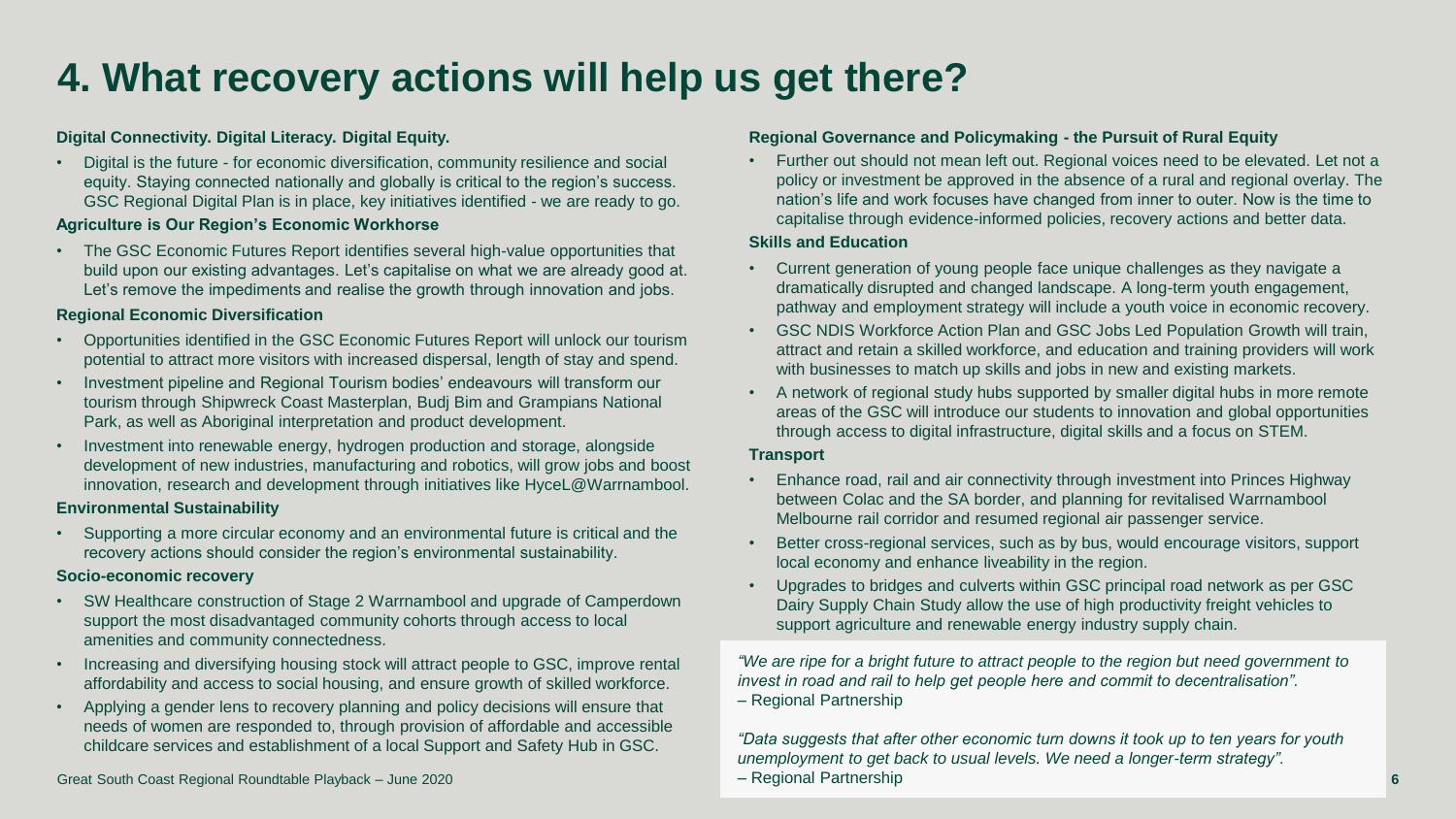### **Thank you**

### **Our contributors and attendees**

Lisa Dwyer, Regional Partnership Chair David Pope, Regional Partnership Deputy Chair Andrew Mason, Regional Partnership Bill Millard, Regional Partnership Greg Burgoyne, Regional Partnership Michael Tudball, Regional Partnership Peter Schneider, Regional Partnership Jacinta Ermacora, Regional Partnership Stephen Lucas, Regional Partnership Anne Murphy, Regional Partnership Anita Rank, Regional Partnership David Latina, Regional Partnership

Bruce Anson, RDA Chair Peter Brown, RDA Liz Price, RDA David Spear, RDA Anita Rank, RDA Andrew Westlake, RDA Grant Sutherland, RDA

Mark Fidge, South West TAFE Georgina Gubbins, GSC Food and Fibre Council Mark Cuthell, Corangamite Shire Council Emma Mahony, Women's Health and Wellbeing BSW Emily Lee -Ack, South West Local Learning & Employment Network Jaime Barr, National Australia Bank Kylie Treble, The Place of Wonder Julie Brazier, Port Campbell Trading Company

Danielle Green MP Parliamentary Secretary for Regional Victoria

Commonwealth representatives from Assistant Minister Marino's Office and Department of Infrastructure, Transport, Regional Development and Communications

Luke Wilson, Cross Border Commissioner

Beth Jones, Deputy Secretary, RRV

Maxine Loynd, Head of Regional and Rural Policy and Strategy, RRV

Paul Roth, Regional Director – Barwon South West, RDV

Our Regional Roundtable was facilitated by: Ben Schramm, Managing Partner Cube Group